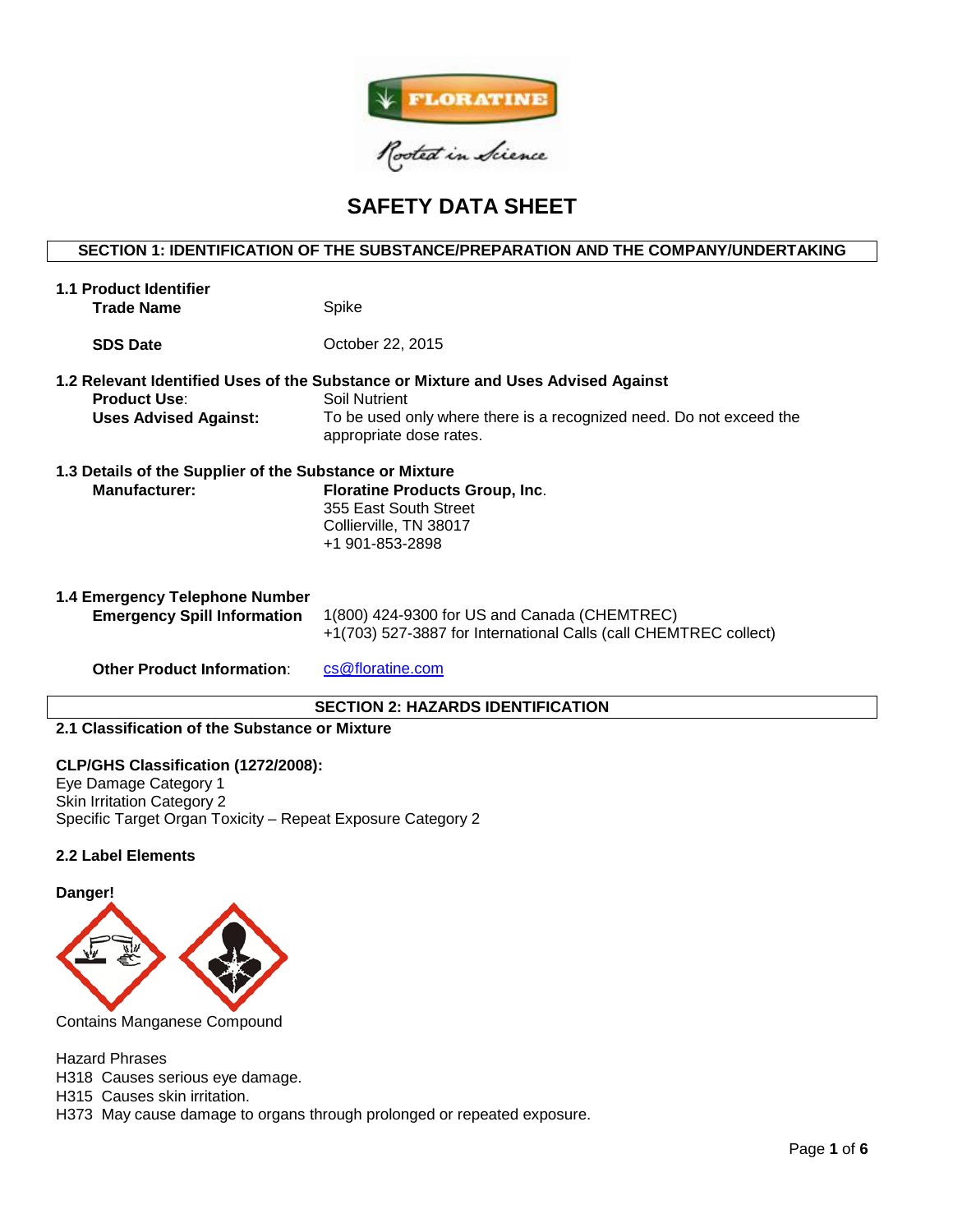Precautionary Phrases:

P264 Wash thoroughly after handling.

P280 Wear protective gloves, eye protection and face protection.

P305 + P351 + P338 IF IN EYES: Rinse cautiously with water for several minutes. Remove contact lenses, if present and easy to do. Continue rinsing.

P337 + P313 If eye irritation persists: Get medical attention.

P302 + P352 IF ON SKIN: Wash with plenty of soap and water.

P332 + P313 If skin irritation occurs: Get medical attention.

P362 + P364 Take off contaminated clothing and wash it before reuse.

P260 Do not breathe mist, vapors or spray.

P314 Get medical attention if you feel unwell.

P501 Dispose of contents and container in accordance with local and national regulations.

## **2.3 Other Hazards:** None

| <b>SECTION 3: COMPOSITION/INFORMATION ON INGREDIENTS</b> |                                                                                     |           |                                                                                           |  |  |
|----------------------------------------------------------|-------------------------------------------------------------------------------------|-----------|-------------------------------------------------------------------------------------------|--|--|
| <b>Chemical Name</b>                                     | <b>CAS Number /</b><br><b>EINECS Number /</b><br><b>REACH Reg.</b><br><b>Number</b> | $%$ (w/w) | <b>CLP/GHS Classification</b><br>(1272/2008)                                              |  |  |
| Iron Compound                                            | 7720-78-7 /<br>231-753-5                                                            | $5 - 15%$ | Met. Corr. 1 (H290)<br>Acute Tox. 4 (H302)<br>Skin Irrit. 2 (H315)<br>Eye Irrit. 2 (H319) |  |  |
| Manganese<br>Compound                                    | 7785-87-7 /<br>232-089-9                                                            | $1 - 5%$  | Eye Dam. 1 (H318)<br>STOT RE 2 (H373)                                                     |  |  |
| Malic Acid                                               | 6915-15-7 /<br>230-022-8                                                            | $5 - 20%$ | Xi R36                                                                                    |  |  |

See Section 16 for full text of GHS and EU Classifications.

#### **SECTION 4: FIRST AID MEASURES**

# **4.1 Description of First Aid Measures**

#### **First Aid**

**Eye contact:** In case of contact with eyes, flush immediately with water for at least 15 minutes while lifting the upper and lower lids. Get immediate medical attention.

**Skin contact:** Wash with soap and water. Get medical attention if irritation develops or persists.

**Inhalation:** Remove victim to fresh air. Get medical attention if irritation develops or persists.

**Ingestion:** Do not induce vomiting unless directed to do so my medical personnel. If the person is alert, have them rinse their mouth with water and sip one glass of water. Call a poison center or physician for advice. Never give anything my mouth to an unconscious or drowsy person.

#### **See Section 11 for more detailed information on health effects.**

**4.2 Most Important symptoms and effects, both acute and delayed:** Causes severe eye irritation or damage. May cause skin irritation on prolonged or repeated use. Swallowing may cause nausea and diarrhea. Prolonged overexposure to manganese compounds may cause headache, apathy, muscle weakness and neurological effects such as euphoria, impulsiveness and insomnia.

**4.3 Indication of any immediate medical attention and special treatment needed**: If eye contact occurs, get immediate medial attention.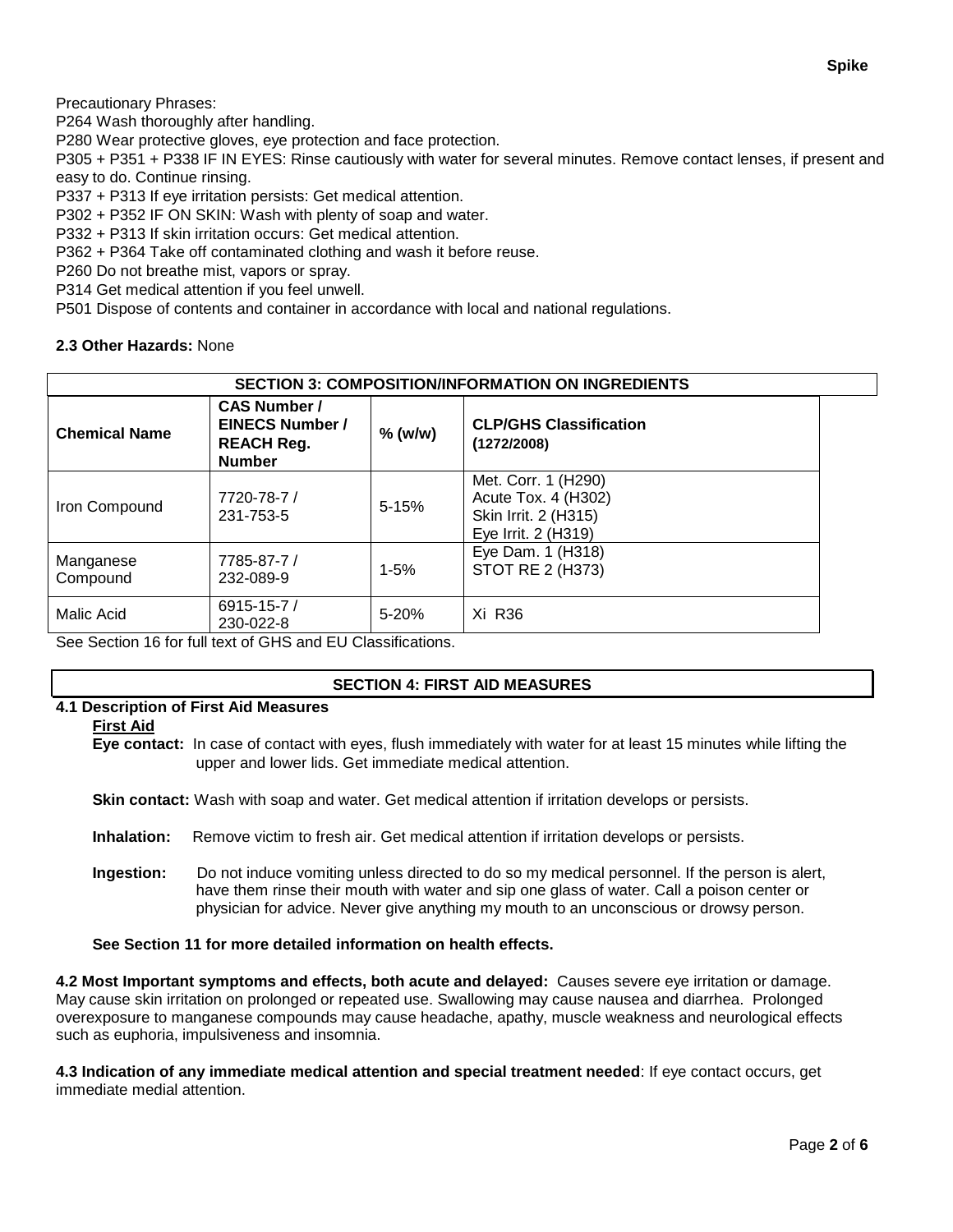#### **SECTION 5: FIREFIGHTING MEASURES**

**5.1 Extinguishing Media:** Use media appropriate for the surrounding fire. Cool fire exposed containers with water.

#### **5.2 Special Hazards Arising from the Substance or Mixture Unusual Fire and Explosion Hazards:** None **Combustion Products:** Oxides of carbon, sulfur, manganese and iron.

**5.3 Advice for Fire-Fighters:** Self-contained breathing apparatus and protective clothing should be worn in fighting fires involving chemicals. Determine the need to evacuate or isolate the area according to your local emergency plan. Use water spray to keep fire exposed containers cool.

#### **SECTION 6: ACCIDENTAL RELEASE MEASURES**

**6.1 Personal Precautions, Protective Equipment and Emergency Procedures:**  Wear appropriate protective equipment. Avoid direct contact with spilled material.

#### **6.2 Environmental Precautions:**

Prevent entry in storm sewers and waterways. Report spill as required by local and national regulations.

#### **6.3 Methods and Material for Containment and Cleaning Up:**

Collect with an inert absorbent material and place in an appropriate container for disposal. Wash spill site with water. Contain large spills and collect as much liquid as possible into containers for use.

#### **6.4 Reference to Other Sections:**

Refer to Section 8 for personal protective equipment and Section 13 for disposal information.

#### **SECTION 7: HANDLING and STORAGE**

#### **7.1 Precautions for Safe Handling**:

Prevent contact with eyes. Avoid contact with skin and clothing. Use with adequate ventilation. Use reasonable care in handling. Do not eat, drink or smoke while using product. Wash thoroughly with soap and water after handing.

#### **7.2 Conditions for Safe Storage, Including any Incompatibilities**:

Protect containers from physical damage. Keep from freezing. Keep containers closed. Empty containers retain product residues. Follow all SDS precautions in handling empty containers. Store away from food and feed.

#### **7.3 Specific end use(s):**

**Industrial uses:** None identified **Professional uses:** Soil Nutrient

| 8.1 Control Parameters: |                                                                                             |                  |                            |                                  |  |  |  |  |  |
|-------------------------|---------------------------------------------------------------------------------------------|------------------|----------------------------|----------------------------------|--|--|--|--|--|
| <b>Chemical Name</b>    | <b>US OEL</b>                                                                               | <b>EU IOEL</b>   | UK OEL                     | <b>Biological Limit</b><br>Value |  |  |  |  |  |
| Iron Compound           | None Established                                                                            | None Established | None Established           | None Established                 |  |  |  |  |  |
| Manganese<br>Compound   | $0.2 \text{ mg/m}3 \text{ TWA}$ (as<br>Mn) ACGIH TLV<br>5 mg/m3 Ceiling (as<br>Mn) OSHA PEL | None Established | $0.5$ mg/m3 TWA (as<br>Mn) | None Established                 |  |  |  |  |  |
| Malic Acid              | None Established                                                                            | None Established | None Established           | None Established                 |  |  |  |  |  |

**SECTION 8: EXPOSURE CONTROLS/PERSONAL PROTECTION**

#### **8.2 Exposure Controls:**

**Recommended Monitoring Procedures:** None established.

**Appropriate Engineering Controls:** Good outdoor ventilation should be adequate under normal conditions of use.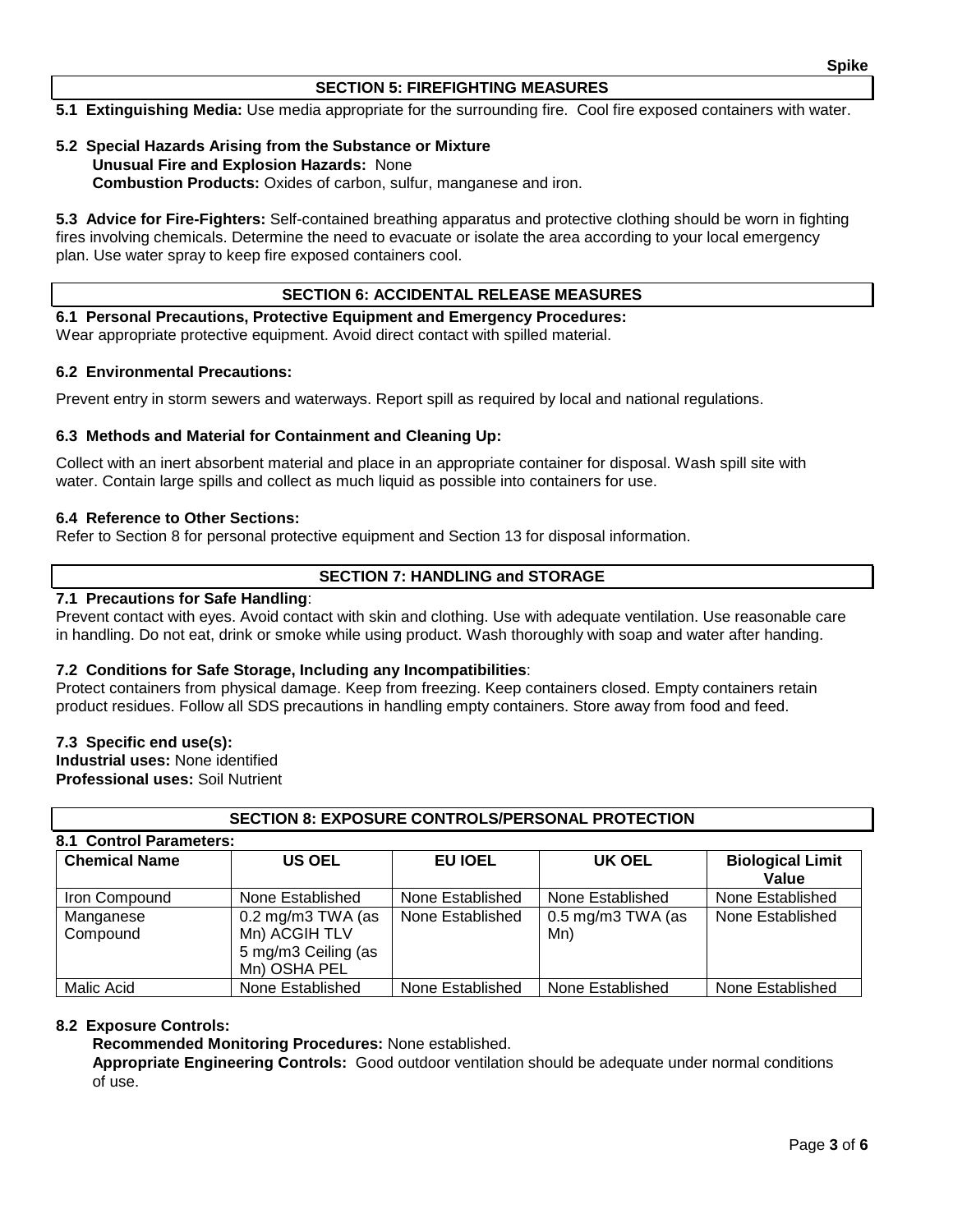## **Personal Protective Measurers**

**Eye/face Protection:** Chemical goggles recommended to prevent eye contact. **Skin Protection:** Impervious clothing is recommended if needed to avoid skin contact. **Hands:** Impervious gloves are recommended if needed to avoid skin contact.

**Respiratory Protection:** None needed under normal use conditions with adequate ventilation. If mists are excessive, an approved particulate respirator can be used. Use respirators in accordance with local and national regulations.

**Other protection:** Suitable washing facilities should be available in the work area.

#### **SECTION 9: PHYSICAL and CHEMICAL PROPERTIES**

#### **9.1 Information on basic Physical and Chemical Properties**

**Appearance:** Black Liquid **Constanting Codor:** Slight ammonia odor. **Odor Threshold:** Not available **pH:**  $5.10$ **Melting/Freezing Point: Not determined <b>Boiling Point:** 104-110°C<br>**Flash Point: Not flammable <b>Boiling Point: Evaporation Rate:** Not ap **Lower Flammability Limit:** Not applicable **Upper Flammability Limit:** Not applicable **Vapor Density(Air=1):** Not applicable **Relative Density:** 1.22 **Oxidizing Properties:** None **Specific Gravity (H2O= 1):** 1.22 **Molecular Formula:** Mixture **Molecular Weight:** Mixture

**9.2 Other Information:** None available

**Evaporation Rate: Not applicable Vapor Pressure:** Greater than 1

**Solubility:** Complete **Octanol/Water Partition Coefficient:** Not determined **Autoignition Temperature:** None **Decomposition Temperature:** Not determined **Explosive Properties: None** 

# **SECTION 10: STABILITY and REACTIVITY**

- **10.1 Reactivity:** Not reactive under normal conditions.
- **10.2 Chemical Stability:** Stable.
- **10.3 Possibility of Hazardous Reactions:** None known.
- **10.4 Conditions to Avoid:** Avoid excessive heat and freezing.
- **10.5 Incompatible Materials:** Incompatible with oxidizing agents.
- **10.6 Hazardous Decomposition Products:** Decomposition may produce oxides of carbon, sulfur, manganese and iron.

# **SECTION 11: TOXICOLOGICAL INFORMATION**

**11.1 Information on Toxicological Effects:** 

#### **Potential Health Effects:**

**Eye Contact:** Causes irritation with redness, tearing and stinging. Eye damage may occur.

**Skin contact:** Skin contact may cause irritation.

**Inhalation:** Excessive inhalation of dust may cause upper respiratory tract irritation.

**Ingestion:** Swallowing may cause gastrointestinal effects including abdominal cramps, nausea and diarrhea.

**Acute toxicity:** No acute toxicity data available for the product. Calculated ATE for the mixture: Oral 2554 mg/kg t Iron Compound: Oral rat LD50 319 mg/kg; Dermal rat LD50 >2000 mg/kg Manganese Compound: Oral rat LD50 2150 mg/kg, Inhalation rat LC50 >4.45 mg/L/4 hr, Malic Acid: Oral rat LD50 >2000 mg/kg

**Skin corrosion/irritation:** Manganese Compound and Malic Acid are not irritating based on data from structurally similar chemicals. Iron Compound is irritating to rabbit skin.

**Eye damage/ irritation:** Manganese Compound has been shown to cause irreversible eye irritation in rabbit eyes. Iron Compound is not irritating to rabbit eyes. Malic Acid is not irritating to eyes based on data from a structurally similar chemical.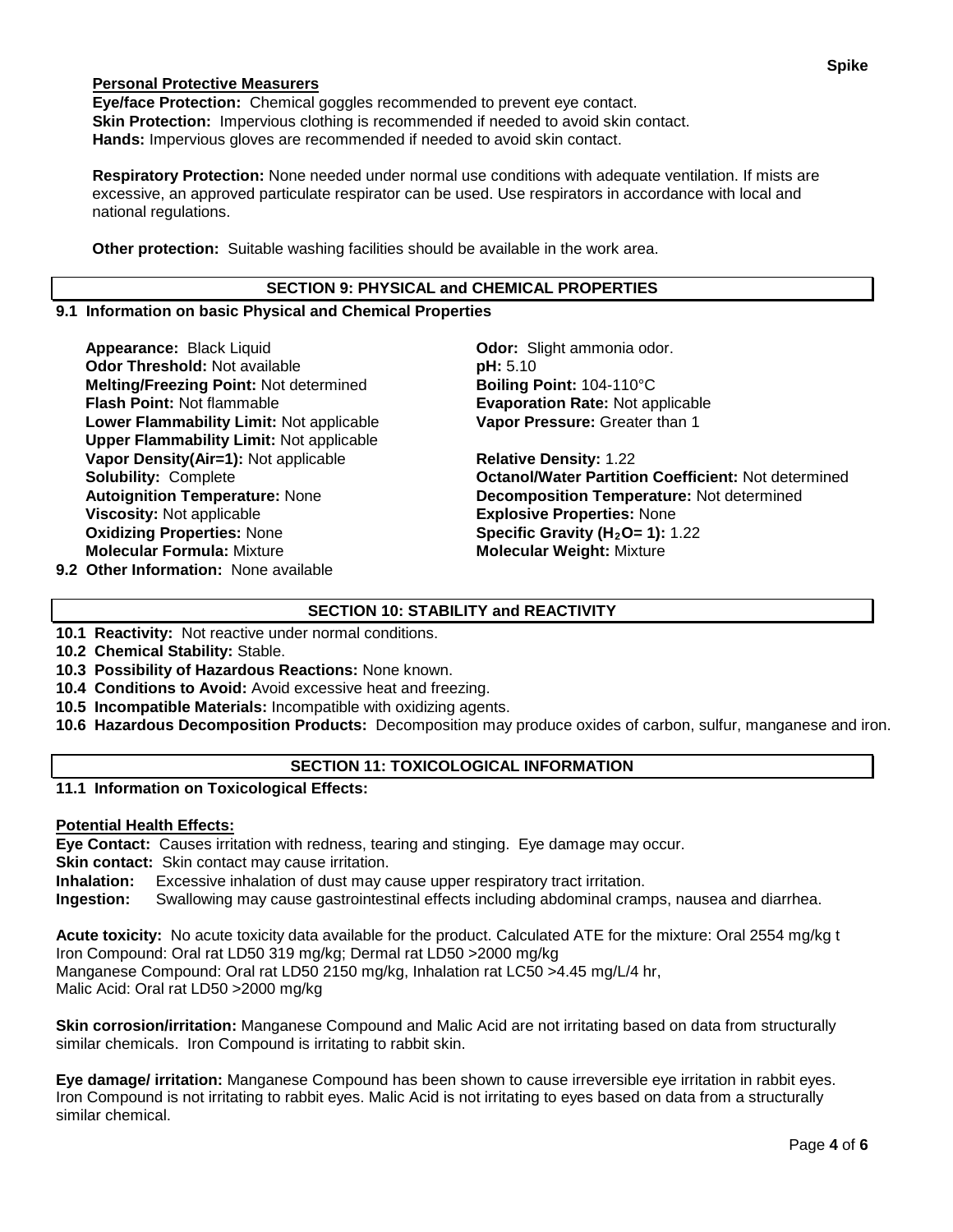**Respiratory Irritation:** No data available. Expected to cause only temporary irritation. **Respiratory Sensitization:** No data available.

**Skin Sensitization:** Iron Compound were negative in a mouse local lymph node assay.

**Germ Cell Mutagenicity:** Manganese Compound was negative in an in vitro mammalian chromosome aberration test with a structurally similar material. Iron Compound was negative in an in vitro mammalian chromosome aberration test and in an in vivo chromosome aberration assay.

**Carcinogenicity:** No data available. None of the components of this product are listed as carcinogens by IARC or the EU Dangerous Substances Directive.

**Reproductive Toxicity:** Malic Acid is not toxic to reproduction based on studies with structurally similar chemicals.

## **Specific Target Organ Toxicity**:

Single Exposure: No data available.

Repeat Exposure: Overexposure to manganese compounds have been shown to cause headache, apathy, muscle weakness and neurological effects such as euphoria, impulsiveness and insomnia.

## **SECTION 12: ECOLOGICAL INFORMATION**

**12.1 Toxicity:** No toxicity data available for the product. Iron Compound: No toxicity data available

Manganese Compound: 48 hr LC50 daphnia magna 6.8 mg/L, 72 hr LC50 Desmodesmus subspicatus 61 mg/L

**12.2 Persistence and degradability:** Biodegradation is not applicable to inorganic substances such as Manganese Compound and Iron Compound.

**12.3 Bioaccumulative Potential:** No data available.

**12.4 Mobility in Soil:** In the soil, product follows natural cycle to provide plant nutrients.

**12.5 Results of PVT and vPvB assessment:** Not required.

**12.6 Other Adverse Effects:** No data available.

# **SECTION 13: DISPOSAL CONSIDERATIONS**

#### **13.1 Waste Treatment Methods:**

Dispose in accordance with local/ and national regulations.

| <b>SECTION 14: TRANSPORTATION INFORMATION</b> |                                 |                              |                                   |                                 |                                         |  |
|-----------------------------------------------|---------------------------------|------------------------------|-----------------------------------|---------------------------------|-----------------------------------------|--|
|                                               | <b>14.1 UN</b><br><b>Number</b> | 14.2 UN Proper Shipping Name | 14.3<br><b>Hazard</b><br>Class(s) | 14.4<br>Packing<br><b>Group</b> | 14.5<br>Environmental<br><b>Hazards</b> |  |
| <b>US DOT</b>                                 |                                 | Not Regulated                |                                   |                                 |                                         |  |
| <b>IMDG</b>                                   |                                 | Not Regulated                |                                   |                                 |                                         |  |
| <b>IATA/ICAO</b>                              |                                 | Not Regulated                |                                   |                                 |                                         |  |

**14.6 Special Precautions for User:** None

**14.7 Transport in Bulk According to Annex III MARPOL 73/78 and the IBC Code:** Not determined.

#### **SECTION 15: REGULATORY INFORMATION**

#### **15.1 Safety, Health and Environmental Regulations/Legislation Specific for the Substance or Mixture**

#### **US Regulations**

**CERCLA Section 103:** The normal application of fertilizers is exempt from CERCLA reporting. If an accidental release occurs, contact Floratine Products Group for information.